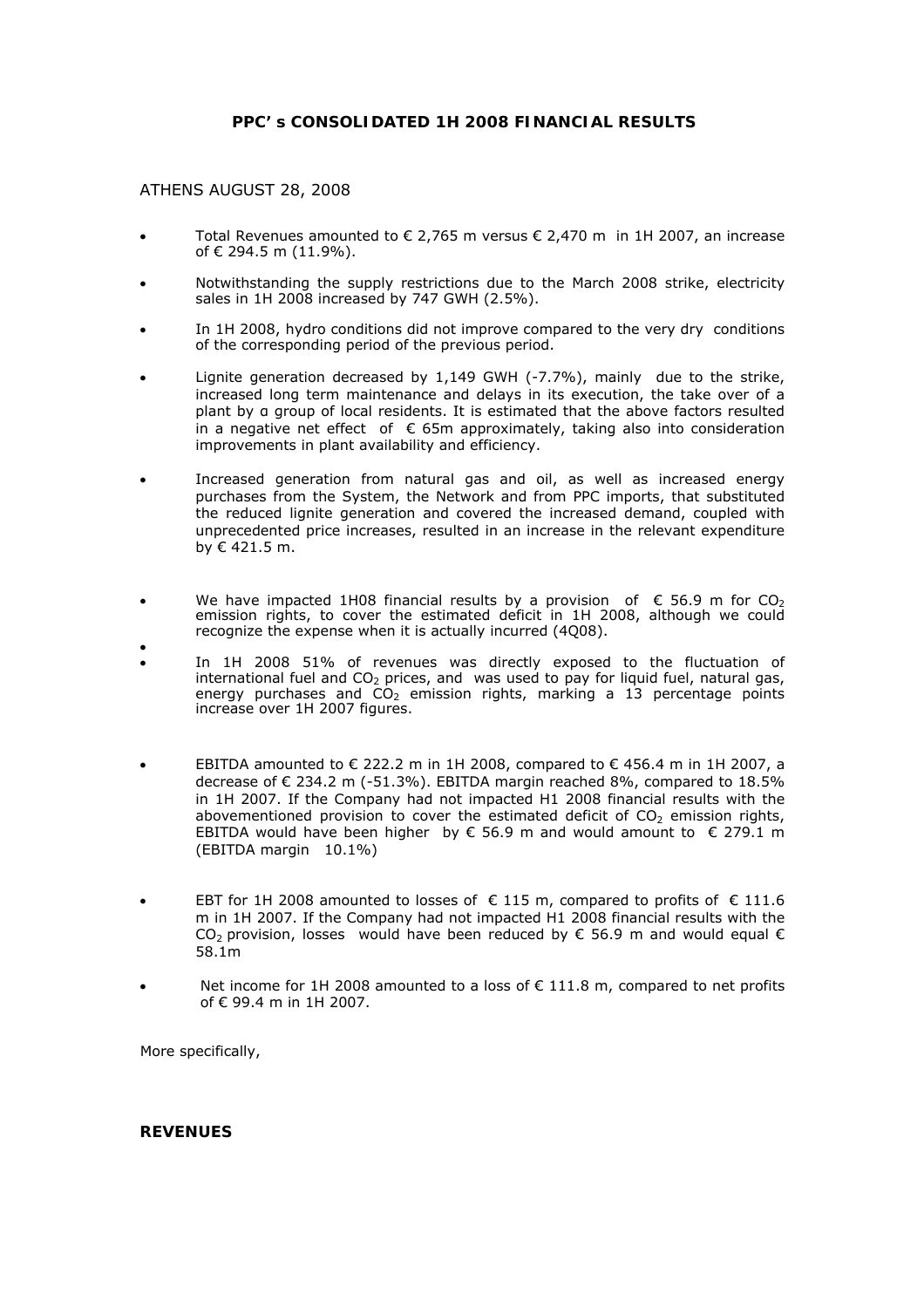Revenues from energy sales increased by  $\epsilon$  269.7 m (11.7%), from  $\epsilon$  2,302.4 m in 1H 2007 to  $\epsilon$ 2,572.1 m in 1H 2008, as a result of an increase in the volume of sales by approximately 2.5% and of average tariff increases of a total of 10% in 2007.

# **OPERATING EXPENSES**

Despite the decrease in payroll cost and in lignite expenditure, total operating expenses (excluding depreciation) increased by  $\epsilon$  528.7 m (26.3%) from  $\epsilon$  2,014 m in 1H 2007 to  $\epsilon$ 2,542.7 m in 1H 2008, due to the drastic increase in the expenditure to cover electricity demand and to the provision to cover the estimated deficit of  $CO<sub>2</sub>$  emission rights. Increased generation from natural gas and oil, as well as increased energy purchases from the System, the Network and from PPC imports, that substituted the reduced lignite generation and covered the increased demand, coupled to the unprecedented increase in prices, resulted in an increase in the relevant expenditure by  $\epsilon$  421.5 m.

The above increase, exceeded the increase in revenues from electricity sales  $(E 270 \text{ m})$ , while, the entire benefit in 1H 2008 from all 2007 tariff increases ( $\epsilon$  212 m) was fully offset by the incremental expenditure on fuel costs attributed to fuel price increases and energy purchases (€ 307 m).

More specifically:

- The increase in natural gas generation by 397 GWH (+7.4%) resulted in an increase of the relevant expenditure by € 96.8 m (32.2%), from  $\epsilon$  300.6 m in 1H 2007 to € 397.4 m in 1H 2008.
- Expenditure for energy purchases, increased by  $\epsilon$  168.2 m (57.4%), from  $\epsilon$  293.2 m in 1H 2007 to € 461.4 m in 1H 2008, due to the increase of PPC imports by 786 GWH (+86.5%), to the purchase of larger quantities of electric energy from the System and the Network by 499 GWH (+15.5%), to the increase of the System Marginal Price and to the increased prices of PPC' s imports.
- The increase in liquid fuel generation by 195 GWH (5.3%) and the impact of the increase in liquid fuel prices, by approximately 46%, resulted in increased expenditure for liquid fuels by 49.7%, or by  $\epsilon$  156.5 m, from  $\epsilon$  314.8 m in 1H 2007 to € 471.3 m in 1H 2008.

PPC's lignite expenses (including payroll, excluding depreciation) decreased by  $\epsilon$  22.8 m (-7.4%), from  $\epsilon$  307.9 m in 1H 2007 to  $\epsilon$  285.1 m in 1H 2008 while total expenditure for fossil fuels, including third party coal decreased by € 16.7 m, (-5.1%) from € 326.4 m in 1H 2007 to € 309.7 m in 1H 2008.

Payroll expenses (including lignite), decreased by € 18.8 m (- 2.7%), from € 697.1 m in 1H 2007, to € 678.3 m in 1H 2008. This decrease, is attributed to a payrolls reduction of 1,853 full time employees between June 30, 2007 and June 30, 2008 (a decrease which largely absorbed the impact of the carry over from the 2005-2007 collective labour agreement and of seniority salary adjustments), as well as to the decrease of payroll cost due to the strike of March 2008. 1H 2008 financial results include payroll increases that resulted from the new 2008-2009 collective labour agreement that was signed on July 2008,which envisages wage increases of 3.5% retroactive as of February 1, 2008, 3.5% as of September 1 2008, 3% as of February 1, 2009 and 3.5% as of September 1 2009. Due to the retroactive effect to February 1, 2008, the impact of the new collective labour agreement in 1H 2008 financial results was € 18 m and was recorded in 2Q 08.

As stated above, 1H 2008 financial results have been impacted by a provision of  $\epsilon$  56.9 m, to cover the estimated for the first semester of 2008 deficit in  $CO<sub>2</sub>$  emission rights.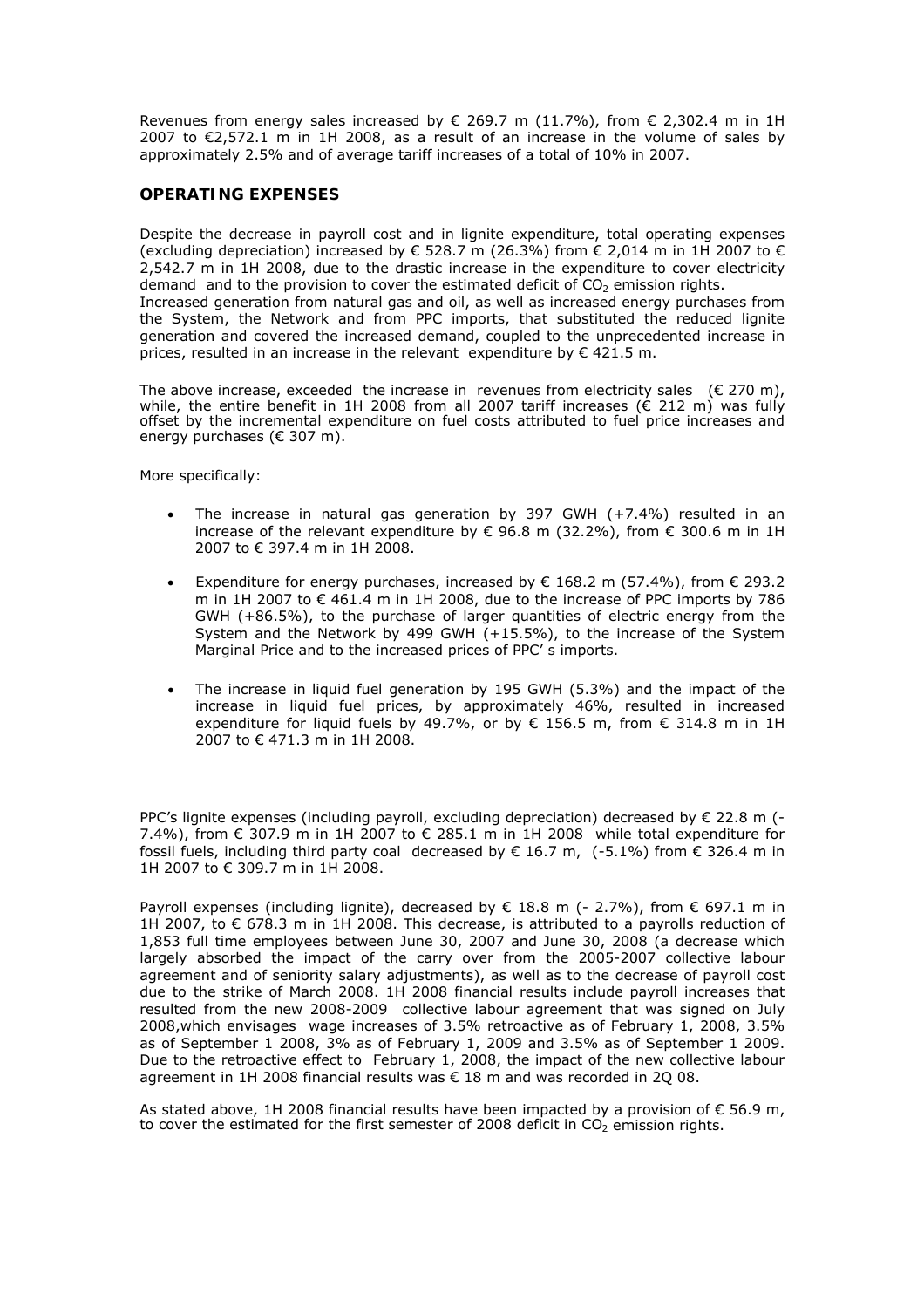Provisions increased by  $\epsilon$  19.1 m, while in 1H 2007 there was a reversal of a provision amounting to € 25.2 m, reflecting a settlement of a receivable from LARCO, a nickel producing company.

Other operating expenses, including lignite and a new real estate levy of € 3 m, amounted to € 288.9 m in 1H 2008, from € 287.7 m in 1H 2007 an increase of € 1.2 m (0.4%).

Depreciation and amortisation expense in 1H 2008 amounted to  $\epsilon$  254.2 m compared to  $\epsilon$ 287.4 m in 1H 2007 a reduction of  $\epsilon$  33.2 m (-11.6%), which is attributed to the full depreciation of a series of distribution and generation fixed assets as of December 31, 2007.

Capital expenditure amounted to  $\epsilon$  442.4 m compared to  $\epsilon$  381.9 m in 1H 2007, an increase of € 60.5 m (15.8%).

### **FINANCIAL EXPENSES**

Due to the significant increase of lending rates between June 30, 2007 and June 30, 2008, the increase in debt to  $\epsilon$  4,090 m at the end of 1H 2008, from  $\epsilon$  3,870 m at the end of 1H 2007 and the decrease in financial income that is attributed to the change in the fair values of outstanding derivatives as of June 30, 2008, total financial expenses increased to € 79.3 m in 1H 2008, from € 68.7 m in 1H 2007, an increase of 15.4%

#### **PARTICIPATION IN ASSOCIATED COMPANIES**

The share of loss in associated companies of  $\epsilon$  3.7 m in 1H 2008, refers to PPC' s participation in LARCO, in which PPC holds a 28.6% stake (€ 3.5 m loss), in the associated companies of PPC RENEWABLES ( $\epsilon$  0.4 m profit) and to SENCAP SA. - PPC' s joint venture with Contour Global – ( $\epsilon$  0.6 m loss)

#### **FULL TIME PAYROLLS**

Full time payrolls, excluding personnel assigned to the Hellenic Transmission System Operator (HTSO) were reduced to 24,007 compared to 25,860 at the end of 1H 2007.

*The financial information contained in this statement has been prepared according to International Accounting Standards.* 

|                                                         | 1H 2008<br>Audited<br>without a<br>CO <sub>2</sub><br>provision | 1H 2008<br>Audited with<br>a $CO2$<br>provision | 1H 2007<br>Audited | Δ%       | 1H 2008<br>Audited<br>without a<br>CO <sub>2</sub><br>provision | 1H 2008<br>Audited<br>with a<br>CO <sub>2</sub><br>provision | 1H 2007<br>Audited | Δ%       |
|---------------------------------------------------------|-----------------------------------------------------------------|-------------------------------------------------|--------------------|----------|-----------------------------------------------------------------|--------------------------------------------------------------|--------------------|----------|
|                                                         |                                                                 | <b>GROUP</b>                                    |                    |          |                                                                 | <b>COMPANY</b>                                               |                    |          |
| <b>Total Revenues</b>                                   | 2,764.9                                                         | 2,764.9                                         | 2,470.4            | 11.9%    | 2,764.9                                                         | 2,764.9                                                      | 2,470.3            | 11.9%    |
| EBITDA                                                  | 279.1                                                           | 222.2                                           | 456.4              | $-51.3%$ | 277.1                                                           | 220.2                                                        | 452.4              | $-51.3%$ |
| <b>EBITDA Margin</b>                                    | 10.1%                                                           | $8.0\%$                                         | 18.5%              |          | 10.0%                                                           | $8.0\%$                                                      | 18.3%              |          |
| Profit/(Loss) before<br>Taxes & Fin. Expenses<br>(EBIT) | 24.9                                                            | (32.0)                                          | 169.0              |          | 24.9                                                            | (32.0)                                                       | 167.3              |          |
| <b>EBIT Margin</b>                                      | 0.9%                                                            | ----                                            | 6.8%               |          | $0.9\%$                                                         |                                                              | 6.8%               |          |

#### **Summary Financials (€ mil)**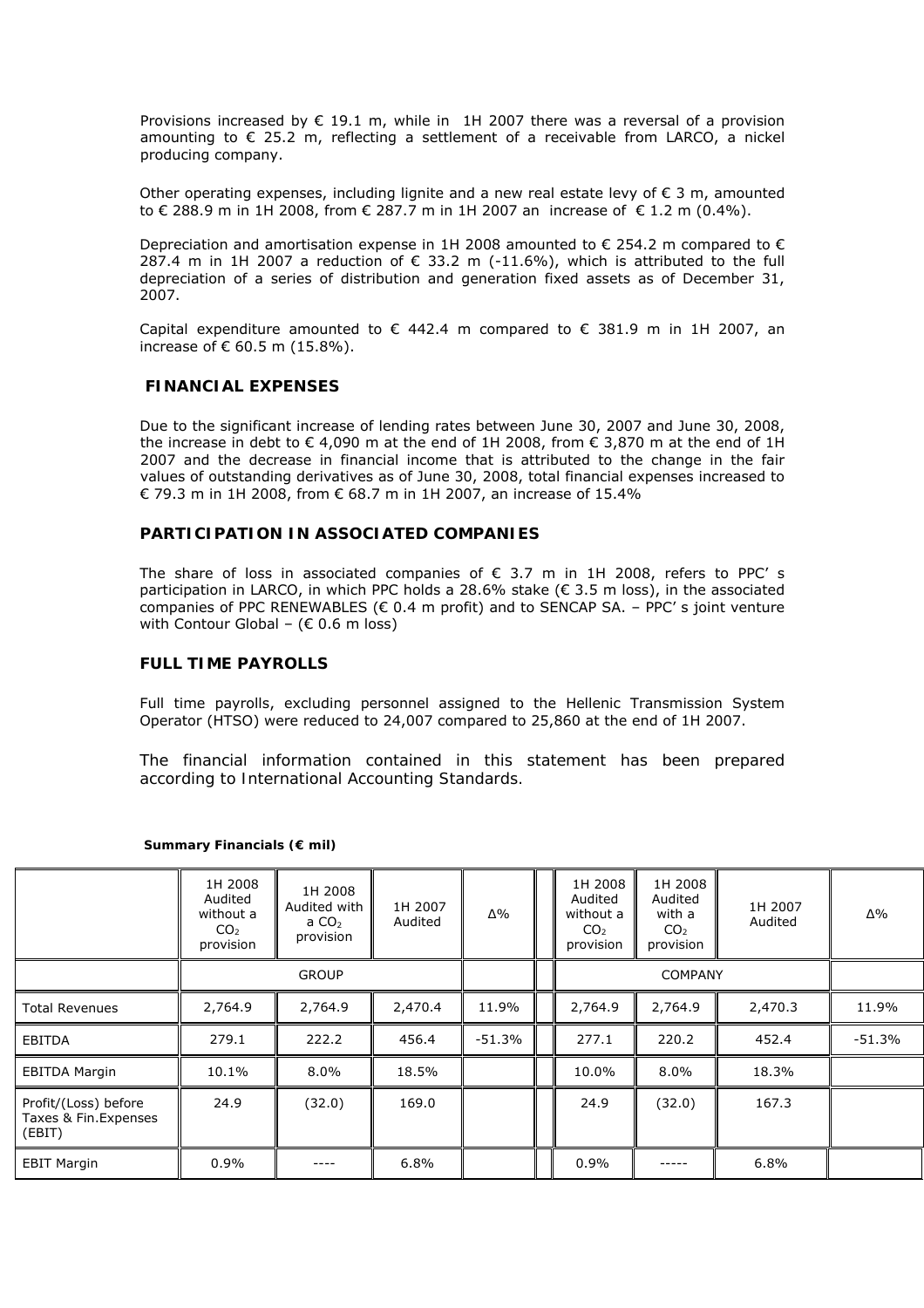| Net Income/(Loss)    | (56.5)  | (111.8) | 99.4    |      | 19.3    | (33.8)  | 93.7    |      |
|----------------------|---------|---------|---------|------|---------|---------|---------|------|
| EPS/(Loss) (In euro) | (0.24)  | (0.48)  | 0.43    |      | 0.08    | (0.14)  | 0.39    |      |
| No of Shares (m.)    | 232     | 232     | 232     |      | 232     | 232     | 232     |      |
| Net Debt             | 4,001.4 | 4,001.4 | 3,764.2 | 6.3% | 4,003.5 | 4,003.5 | 3,775.1 | 6.1% |

# **Summary Profit & Loss (€ mil)**

|                                                              | 1H<br>2008<br>Audited<br>without<br>a $CO2$<br>provision | 1H<br>2008<br>Audited<br>with a<br>CO <sub>2</sub><br>provision | 1H 2007<br>Audited | $\Delta\%$ | 1H<br>2008<br>Audited<br>without<br>a $CO2$<br>provision | 1H<br>2008<br>Audited<br>with a<br>CO <sub>2</sub><br>provision | 1H 2007<br>Audited     | $\Delta\%$ |
|--------------------------------------------------------------|----------------------------------------------------------|-----------------------------------------------------------------|--------------------|------------|----------------------------------------------------------|-----------------------------------------------------------------|------------------------|------------|
|                                                              |                                                          | <b>GROUP</b>                                                    |                    |            |                                                          | COMPANY                                                         |                        |            |
| Total<br>Revenues                                            | 2,764.9 <sup>(</sup><br>1)                               | 2,764.9 <sup>(1)</sup>                                          | $2,470.4^{(1)}$    | 11.9%      | 2,764.9 <sup>(1)</sup>                                   | $2,764.9^{(1)}$                                                 | 2,470.3 <sup>(1)</sup> | 11.9%      |
| Revenues<br>from energy<br>sales                             | 2,572.1                                                  | 2,572.1                                                         | 2,302.4            | 11.7%      | 2,572.1                                                  | 2,572.1                                                         | 2,302.4                | 11.7%      |
| Customers<br>Refunds                                         | $-4.3$                                                   | $-4.3$                                                          | $-3.3$             | 30.3%      | $-4.3$                                                   | $-4.3$                                                          | $-3.3$                 | 30.3%      |
| Revenues<br>from TSO                                         | 167.8                                                    | 167.8                                                           | 139.0              | 20.7%      | 167.8                                                    | 167.8                                                           | 139.0                  | 20.7%      |
| - Other<br>revenues                                          | 29.3                                                     | 29.3                                                            | 32.3               | $-9.3%$    | 29.3                                                     | 29.3                                                            | 32.2                   | $-9.0%$    |
| Total<br>Operating<br>Expenses<br>(excl.                     | 2,485.8                                                  | 2,542.7                                                         | 2,014.0            | 26.3%      | 2,487.8                                                  | 2,544.7                                                         | 2,017.9                | 26.1%      |
| depreciation)<br>Payroll<br>Expenses<br>excluding<br>lignite | 520.5                                                    | 520.5                                                           | 529.5              | $-1.7%$    | 518.5                                                    | 518.5                                                           | 527.9                  | $-1.8%$    |
| Lignite                                                      | 309.7                                                    | 309.7                                                           | 326.4              | $-5.1%$    | 309.7                                                    | 309.7                                                           | 326.4                  | $-5.1%$    |
| -PPC<br>Lignite                                              | 285.1                                                    | 285.1                                                           | 307.9              | $-7.4%$    | 285.1                                                    | 285.1                                                           | 307.9                  | $-7.4%$    |
| -Third<br>party<br>coal                                      | 24.6                                                     | 24.6                                                            | 18.5               | 33.0%      | 24.6                                                     | 24.6                                                            | 18.5                   | 33.0%      |
| Total other<br>Fuel<br>Expenses                              | 868.7                                                    | 868.7                                                           | 615.4              | 41.2%      | 868.7                                                    | 868.7                                                           | 615.4                  | 41.2%      |
| $\overline{\phantom{0}}$<br>Liquid<br>fuels                  | 471.3                                                    | 471.3                                                           | 314.8              | 49.7%      | 471.3                                                    | 471.3                                                           | 314.8                  | 49.7%      |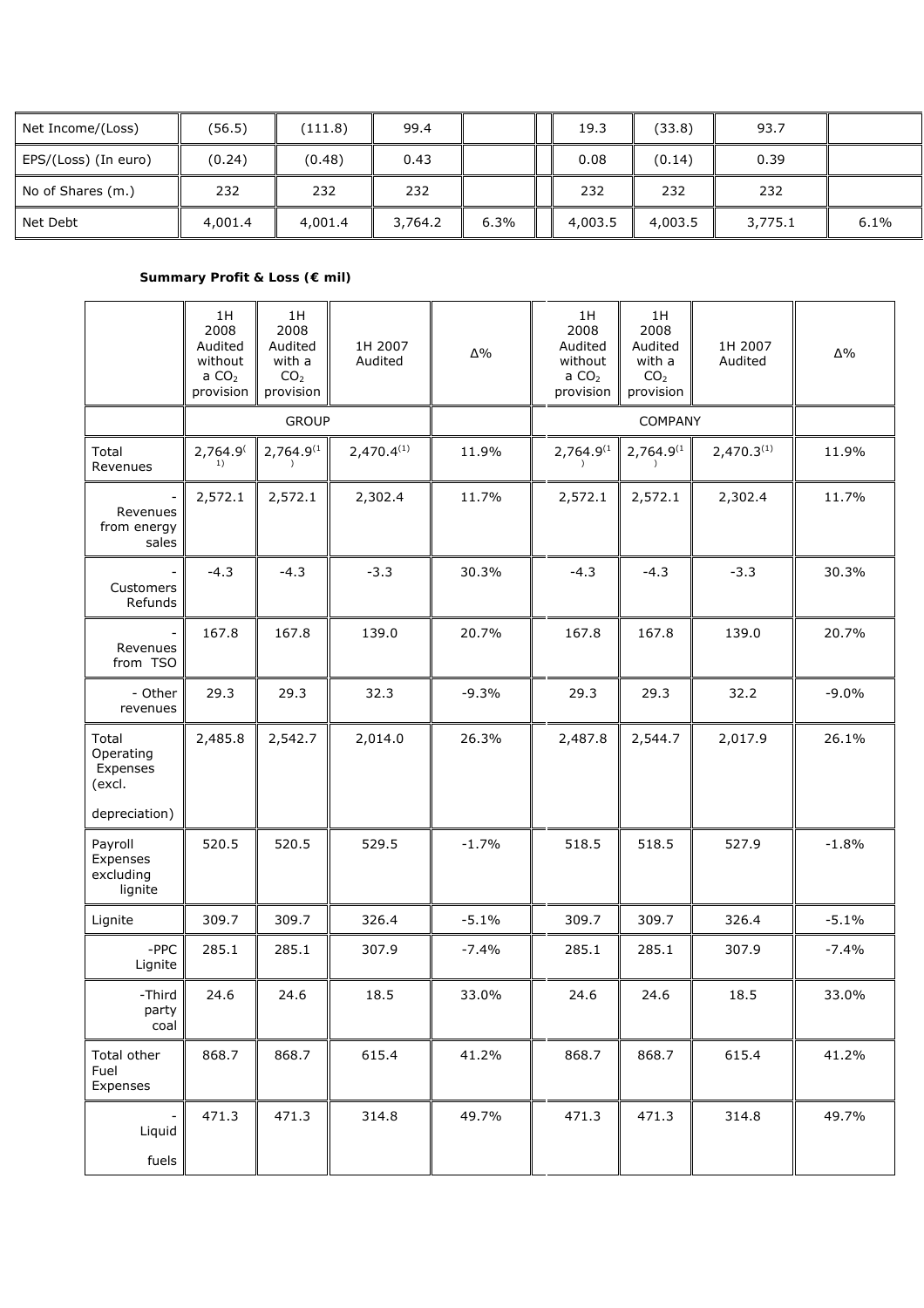| Natural                                                      | 397.4                        | 397.4                    | 300.6          | 32.2%    | 397.4       | 397.4                    | 300.6                    | 32.2%    |
|--------------------------------------------------------------|------------------------------|--------------------------|----------------|----------|-------------|--------------------------|--------------------------|----------|
| Gas                                                          |                              |                          |                |          |             |                          |                          |          |
| Energy<br>Purchases                                          | 461.4                        | 461.4                    | 293.2          | 57.4%    | 468.1       | 468.1                    | 299.9                    | 56.1%    |
| Purchase<br>s From<br>the<br>System<br>and<br>the<br>Network | 326.1                        | 326.1                    | 227.1          | 43.6%    | 332.8       | 332.8                    | 233.8                    | 42.3%    |
| $-$ PPC<br>Imports                                           | 135.3                        | 135.3                    | 66.1           | 104.7%   | 135.3       | 135.3                    | 66.1                     | 104.7%   |
| Transmission<br>System<br>Usage                              | 167.7                        | 167.7                    | 139.9          | 19.9%    | 167.7       | 167.7                    | 139.9                    | 19.9%    |
| Provisions                                                   | 20.0                         | 20.0                     | 0.9            |          | 20.0        | 20.0                     | 0.9                      |          |
| Settlement of<br>PPC's claim<br>to LARCO                     | $\qquad \qquad \blacksquare$ | $\overline{\phantom{a}}$ | $-25.2$        |          |             | $\overline{\phantom{a}}$ | $-25.2$                  |          |
| Provision for<br>CO <sub>2</sub><br>emission<br>rights       | ۰                            | 56.9                     | $\blacksquare$ |          |             | 56.9                     | $\overline{\phantom{0}}$ |          |
| Other CO2<br>related<br>expenses                             | 0.8                          | 0.8                      | 5.0            |          | 0.8         | 0.8                      | 5.0                      |          |
| Taxes and<br>Duties                                          | 10.9                         | 10.9                     | 6.0            | 81.7%    | 10.5        | 10.5                     | 6.0                      | 75.0%    |
| Other<br>operating<br>expenses,<br>(excluding<br>lignite)    | 126.1                        | 126.1                    | 122.9          | 2.6%     | 123.8       | 123.8                    | 121.7                    | 1.7%     |
| EBITDA                                                       | 279.1                        | 222.2                    | 456.4          | $-51.3%$ | 277.1       | 220.2                    | 452.4                    | $-51.3%$ |
| EBITDA<br>Margin                                             | 10.1%                        | 8.0%                     | 18.5%          |          | 10.0%       | 8.0%                     | 18.3%                    |          |
| Depreciation<br>and<br>amortization                          | 254.2                        | 254.2                    | 287.4          | $-11.6%$ | 252.2       | 252.2                    | 285.1                    | $-11.5%$ |
| Profit/(Loss)<br>before Taxes<br>&<br>Fin.Expenses<br>(EBIT) | 24.9                         | (32.0)                   | 169.0          |          | 24.9        | (32.0)                   | 167.3                    |          |
| <b>EBIT Margin</b>                                           | 0.9%                         | -----                    | 6.8%           |          | 0.9%        | $---$                    | 6.8%                     |          |
| Financial<br>Expenses                                        | 79.3                         | 79.3                     | 68.7           | 15.4%    | $4.2^{(2)}$ | $4.2^{(2)}$              | 68.8                     | $-93.9%$ |
| - Net<br>Financial                                           | 82.6                         | 82.6                     | 71.4           | 15.7%    | $7.5^{(2)}$ | $7.5^{(2)}$              | 71.5                     | $-89.5%$ |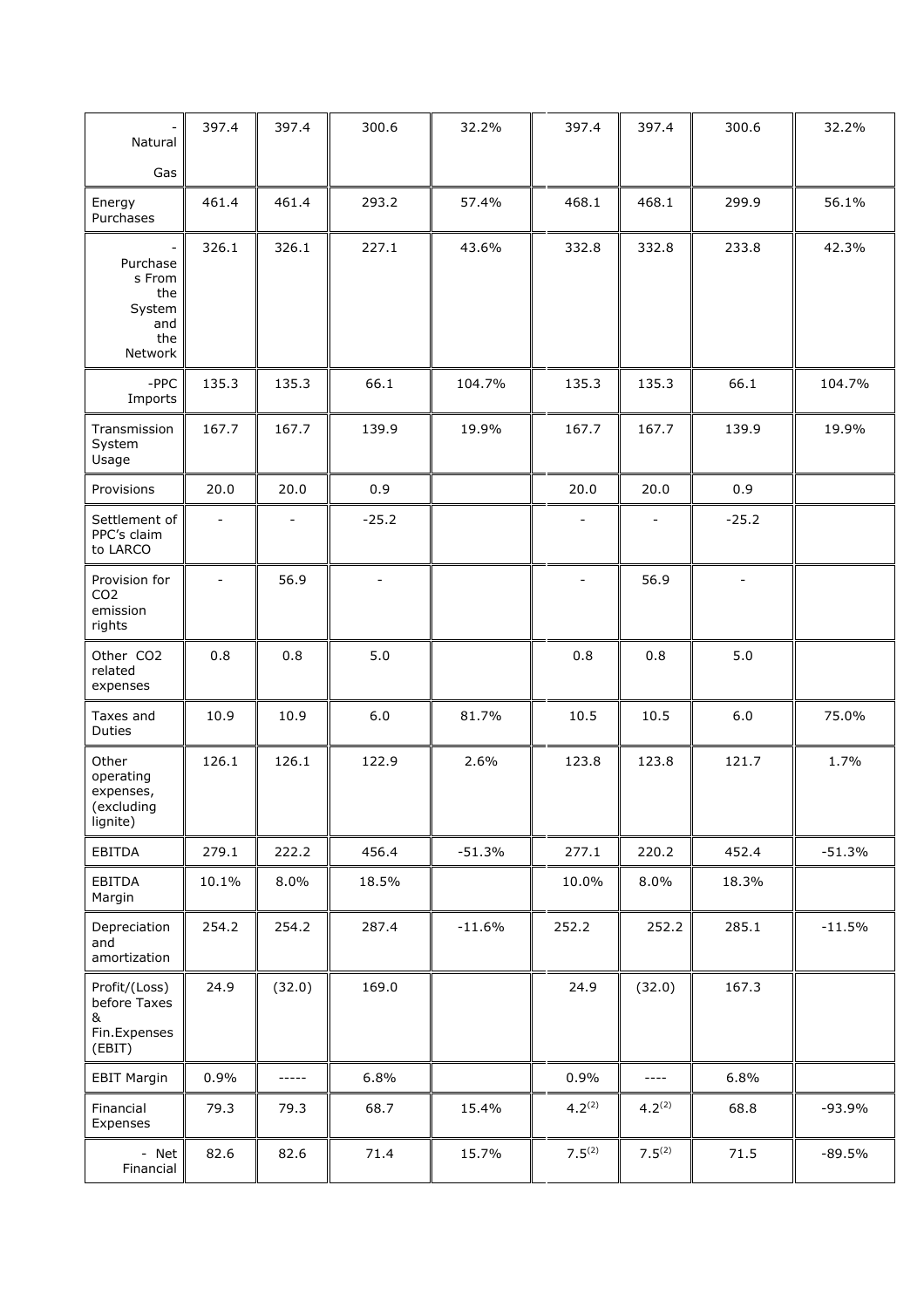| Expenses                                                       |        |         |        |       |      |        |      |       |
|----------------------------------------------------------------|--------|---------|--------|-------|------|--------|------|-------|
| - Foreign<br>Currency<br>Gains /<br>(Losses)                   | 3.3    | 3.3     | 2.7    | 22.2% | 3.3  | 3.3    | 2.7  | 22.2% |
| Share of<br>Profits (Loss)<br>in associated<br>companies       | (3.7)  | (3.7)   | 11.3   |       |      |        |      |       |
| Pre-tax<br>Profits/(Loss<br>es)                                | (58.1) | (115.0) | 111.6  |       | 20.7 | (36.2) | 98.5 |       |
| Profit/(Loss)<br>after tax<br>from<br>continuing<br>operations | (56.5) | (111.8) | 99.4   |       | 19.3 | (33.8) | 89.5 |       |
| Profit after<br>tax of<br>disposal<br>group                    |        |         | $\sim$ |       |      |        | 4.2  |       |
| <b>Net</b><br>Income/(Los<br>s)                                | (56.5) | (111.8) | 99.4   |       | 19.3 | (33.8) | 93.7 |       |
| EPS/(Loss)<br>(in Euro)                                        | (0.24) | (0.48)  | 0.43   |       | 0.08 | (0.15) | 0.39 |       |

### **Summary Balance Sheet & Capex (€ m)**

|                        | 1H 2008<br>Audited<br>without a<br>CO <sub>2</sub><br>provision | 1H 2008<br>Audited<br>with a<br>CO <sub>2</sub><br>provision | 1H 2007<br>Audited | Δ%       | 1H 2008<br>Audited<br>without a<br>CO <sub>2</sub><br>provision | 1H 2008<br>Audited with<br>a $CO2$<br>provision | 1H 2007<br>Audited | Δ%      |
|------------------------|-----------------------------------------------------------------|--------------------------------------------------------------|--------------------|----------|-----------------------------------------------------------------|-------------------------------------------------|--------------------|---------|
|                        | <b>GROUP</b>                                                    |                                                              |                    |          |                                                                 |                                                 |                    |         |
| Total<br>Assets        | 13,805.8                                                        | 13,805.8                                                     | 13,131.9           | 5.1%     | 13,815.5                                                        | 13,815.5                                        | 13,209.8           | 4.6%    |
| Net Debt               | 4,001.4                                                         | 4,001.4                                                      | 3,764.2            | 6.3%     | 4,003.5                                                         | 4,003.5                                         | 3,775.1            | 6.1%    |
| Total<br>Equity        | 5,175.6                                                         | 5,120.3                                                      | 5,151.5            | $-0.6\%$ | 5,179.9                                                         | 5,126.8                                         | 5,225.7            | $-1.9%$ |
| Capital<br>expenditure | 442.4                                                           | 442.4                                                        | 381.9              | 15.8%    | 439.7                                                           | 439.7                                           | 381.9              | 15.1%   |

(1) In 2006, the Ministry of Development initiated a refund scheme to encourage the reduction of electricity consumption by residential customers. This policy continues in the period August 1, 2007 to July 31, 2008.

Specifically, a 5% total electricity bill reimbursement is provided to customers with a annual consumption of up to 12,000 kWh who reduce consumption by at least 6%, compared to the consumption of the corresponding previous annual period.